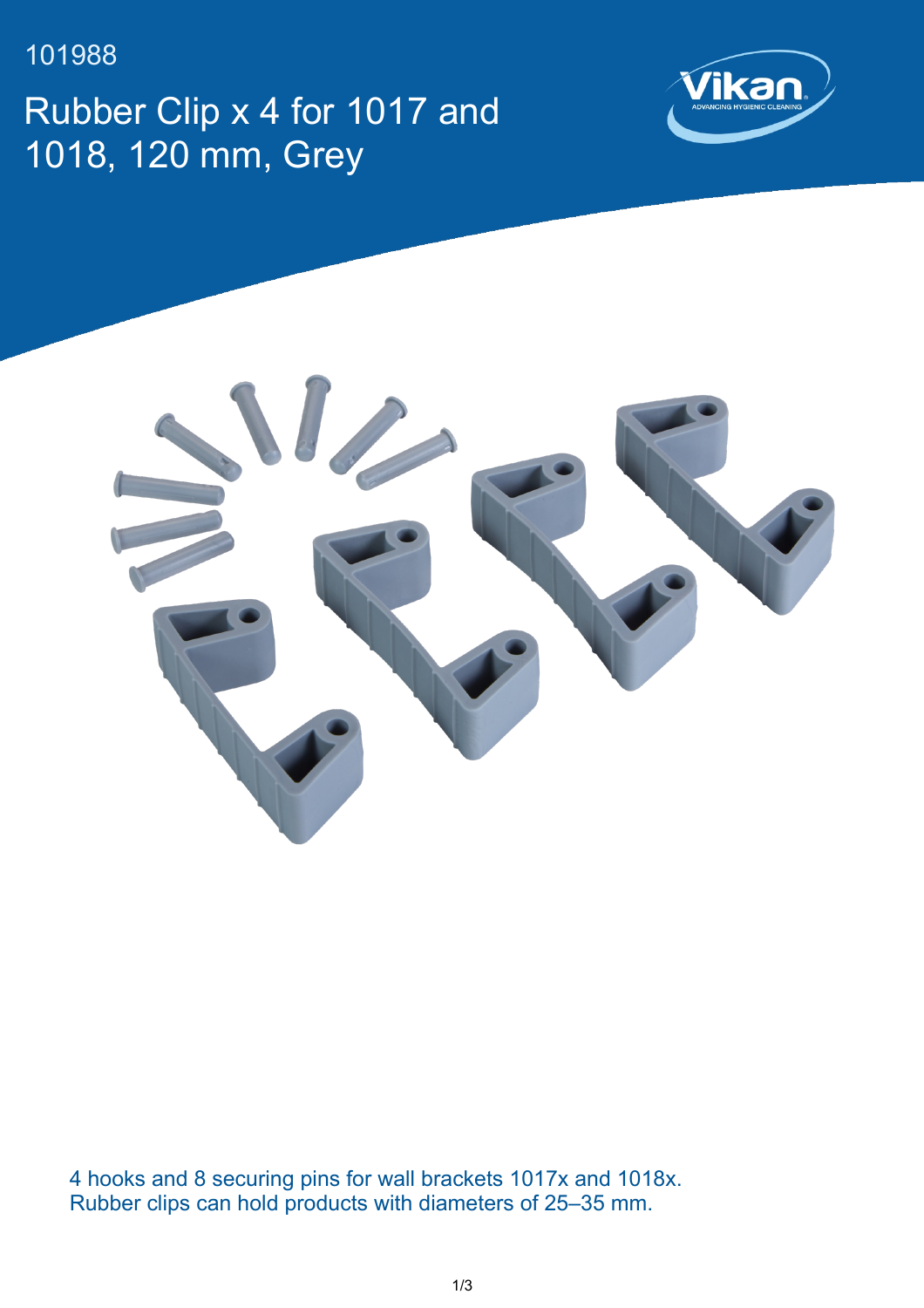## **Technical Data**

| <b>Item Number</b>                                                                        | 101988                      |
|-------------------------------------------------------------------------------------------|-----------------------------|
| <b>Material</b>                                                                           | <b>TPE Rubber</b>           |
| Complies with (EC) 1935/2004 on food contact materials <sup>1</sup>                       | No                          |
| Produced according to EU Regulation 2023/2006/EC of Good<br><b>Manufacturing Practice</b> | Yes                         |
| <b>FDA compliant raw material (CFR 21)</b>                                                | Yes                         |
| Complies with UK 2019 No. 704 on food contact materials                                   | <b>No</b>                   |
| Meets the REACH Regulation (EC) No. 1907/2006                                             | Yes                         |
| <b>California Proposition 65 Compliant</b>                                                | Yes                         |
| Use of phthalates and bisphenol A                                                         | <b>No</b>                   |
| <b>Is Halal and Kosher compliant</b>                                                      | Yes                         |
| <b>Box Quantity</b>                                                                       | 5 Pcs.                      |
| Quantity per Pallet (80 x 120 x 200 cm)                                                   | 3200 Pcs                    |
| <b>Quantity Per Layer (Pallet)</b>                                                        | 0 Pcs.                      |
| <b>Box Length</b>                                                                         | 200 mm                      |
| <b>Box Width</b>                                                                          | 80 mm                       |
| <b>Box Height</b>                                                                         | 40 mm                       |
| Length                                                                                    | 120 mm                      |
| <b>Width</b>                                                                              | 80 mm                       |
| <b>Height</b>                                                                             | 20 mm                       |
| <b>Net Weight</b>                                                                         | $0.05$ kg                   |
| <b>Weight bag (Recycling Symbol "4" Low Density Polyethylene</b><br>(LDPE)                | 0.0052 kg                   |
| <b>Weight cardboard</b>                                                                   | 0.0104 kg                   |
| <b>Tare total</b>                                                                         | 0.0156 kg                   |
| <b>Gross Weight</b>                                                                       | $0.07$ kg                   |
| <b>Cubik metre</b>                                                                        | 0.000192 M3                 |
| <b>Recommended sterilisation temperature (Autoclave)</b>                                  | 121 °C                      |
| <b>Max. cleaning temperature (Dishwasher)</b>                                             | 93 °C                       |
| Max usage temperature (non food contact)                                                  | 80 °C                       |
| Min. usage temperature <sup>3</sup>                                                       | $^{\circ}C$<br>$\mathbf{0}$ |
| Min. pH-value in usage concentration                                                      | $2$ pH                      |
| <b>Max. pH-value in Usage Concentration</b>                                               | 10.5 pH                     |
| <b>Gtin-13 Number</b>                                                                     | 5705022017696               |
| <b>GTIN-14 Number (Box quantity)</b>                                                      | 15705028017703              |
| <b>Customs Tariff No.</b>                                                                 | 39241000                    |
| <b>Country of origin</b>                                                                  | <b>Denmark</b>              |